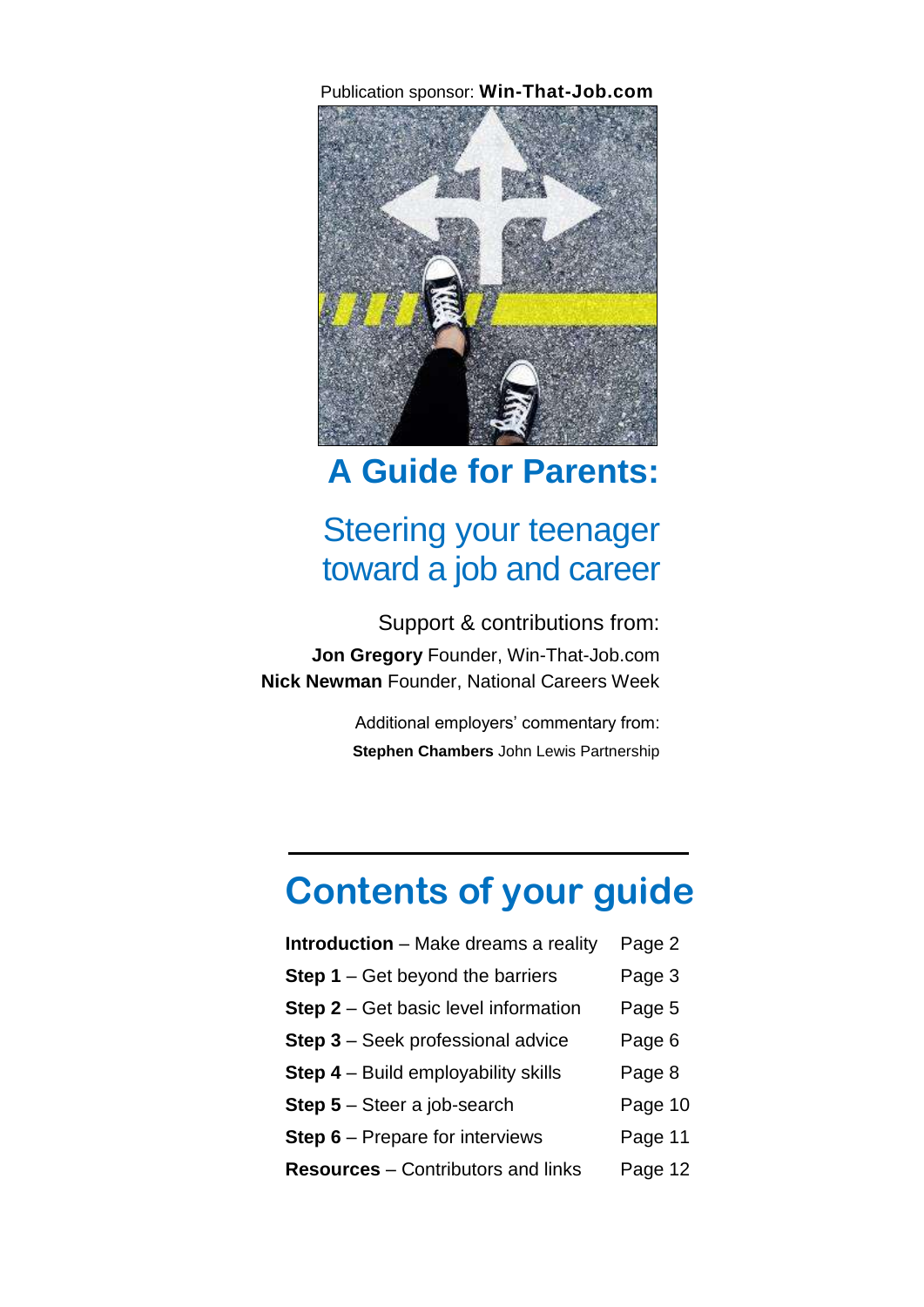

### **Making dreams a reality**

Just imagine – your son or daughter decide they want to be a … chef, sports scientist, geologist, hairdresser, film producer, racing engineer, or perhaps even enter local government or politics. Whatever, imagine they just *know*, with that unrelenting sense of fervour only the young can feel, that's the thing they really, really want to do.

Regardless of the practicalities, they feel their true destiny calling.

After school or college, they come in bearing fistfuls of literature to read, references to delve into and online links to chase through. "I've just had a great session with our careers advisor," they call over their shoulder, as they power up a laptop, desperate to research routes into *their* career.

"Look, here's a couple of great employers I've found," they shriek in delight. "I'm going to try and contact them to see what training schemes and jobs they might have." Wow, this is just great, you think.

What the ... reality bursts in with a sickening lurch and your delightful daydream ends, starkly illuminated by the true scale of your challenge. How do you navigate a shrugging, grunting and supposedly disinterested teenager into thinking about work and a career when you can't even stop them kicking crusts under the fridge?

That dream may be a reality for some, but even if they do engage  $-$ *"I want to be an astronaut. Or a brain surgeon. Yeah, that'd be good,"* how are you expected to know anything about routes into those careers?

There is good news.

- $\checkmark$  Young people most successfully find their way to a job or career when they, their school or college and their parents all work in partnership. This guide is about nurturing that partnership.
- ✓ If you use this guide to steer your teenager into making and acting upon their own positive choices, they'll engage with their careers service because they actually see the point in doing so.
- $\checkmark$  Once motivated, if you support them in building employability skills, applying to employers and preparing for interviews, their own enthusiasm will carry them into the start of a thrilling career.



*"I want to be an astronaut. Or a brain surgeon. Yeah, that'd be good."*



Work in partnership

Foster engagement

Guide their enthusiasm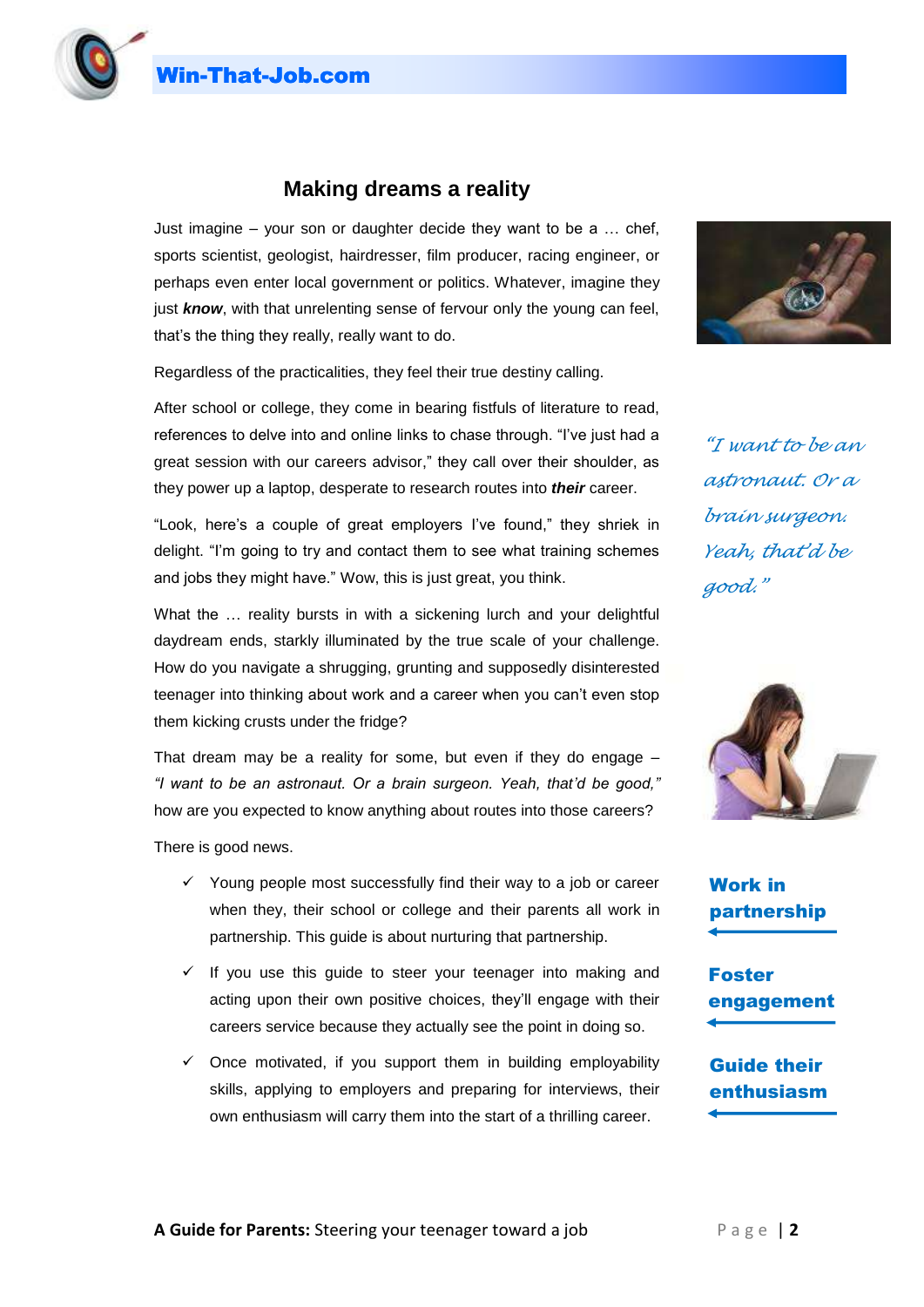

### **Step 1 – Getting beyond the barriers**

There are a huge number of career directions open to young people starting out – over 12,000, according to one source. There are truly lifeimpacting choices about the best entry routes to take. Young people are asked, or even told, to make a decision based on limited information and very possibly zero experience of what they'll be getting into.

Is it any wonder that fear, avoidance and even rebellion are common?

#### **Two things to help you help your teenager find direction**

- 1) With a free choice, what would they actually *want* to do? Ask:
	- ✓ What do you care about?
	- $\checkmark$  What do you like doing with your time?
	- $\checkmark$  What type of person are you?

Other questions arise, but the answers lay the foundation of both career direction and job type. As an example for parents horrified at the time their teenager spends online, or if they're gamers, or they love sit-coms, soaps or stalk-and-slash movies, the UK leads the world in all of them.

> The career choices that open up from that core interest could be: scriptwriter, graphic designer, fashion designer, actor, sound engineer, set producer, event manager, accountant, project manager, IT engineer, legal professional, marketer, PR manager, recruiter, international sales person, HR administrator, and so on.

Following a career based on a real underlying interest, passion or obsession even, makes most people an unstoppable force at some point. Plus, there is no lack jobs or opportunity to be found in 'fun' industries.

2) Take a systematic approach to throw up alternative careers.

Online profiling tests can throw up industries, career options and job-types based on a mix of interests and personality type.

- **The Morrisby Test** is thorough and respected, but costs.
- **The National Careers Service [website](https://nationalcareersservice.direct.gov.uk/) has a wealth of** information on what work is involved in a variety of jobs.

*"How do I know what I want to do?"*

**STEP 1** 

*"But what have I got to offer anyone?"*

*"You look at it, if it's so interesting."*

> *"I dunno, whatever?"*

*"Bored now."*

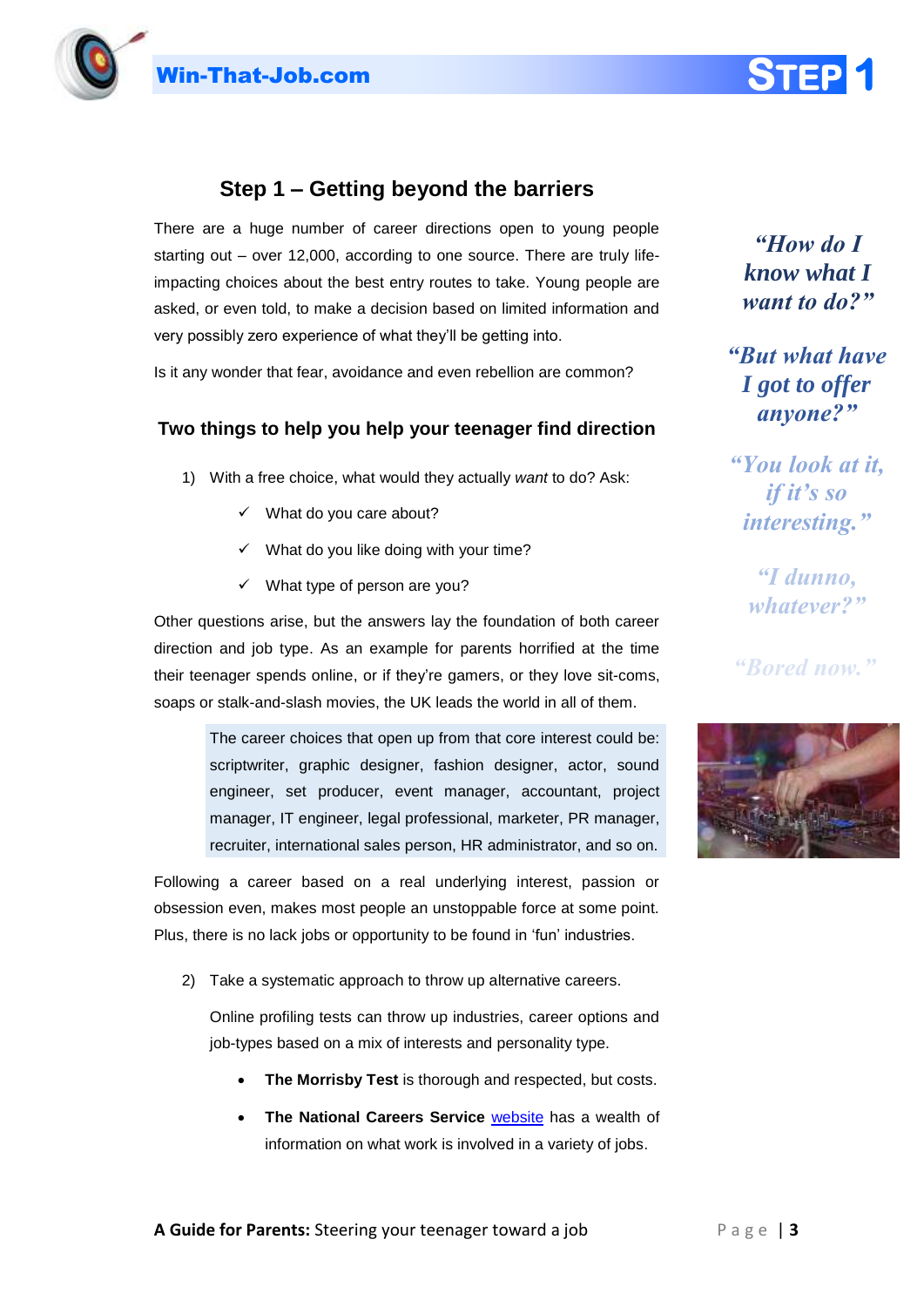



## **The National Careers Week View**

From Founder, Nick Newman

Having worked for over twenty years linking students to employment opportunities in the UK, I've built up a very good picture of the employability skills that employers are looking for in young people and the aspirations students have when it comes to the world of work.

My key advice for parents is  $-$  help your children understand the relationship between skills they can develop and the employment opportunities that will be in demand when they leave education. Don't focus on specific historic job roles that may only have a limited future.

#### **The challenges for us all**

- ➢ Many of the jobs our Year 9s will be doing when they enter employment haven't even been invented yet.
- ➢ Things change so quickly; schools and colleges struggle to provide up to date information on certain career choices.
- ➢ Employers often don't get their careers message across to young people about the qualities they want in prospective candidates.
- ➢ Parents can be hampered because even the word 'career' means something completely different to different generations.

So, how can we advise young people about specific jobs when the job market itself is changing at such a rapid pace in many career-fields?

#### **Think about skills**

When I speak to students in school, I stress that they should focus more on skills, and less on specific jobs, to increase their employability when they leave education, whatever the field of work they end up choosing.

You can help by trying to get your young person to think about the new or growing technologies, fields and industries they might be interested in. Encourage them to develop core skills that will help them to stay employable in the longer term.

This next section of the guide shows how to find basic information to help your teenager identify whether a particular job offers them a future that would suit them so that they can better engage with their careers service.



*"I Look at future jobs, not past ones, when advising teenagers."*



When they were young, our older relatives may have been advised to train as comptometer operators.

Technology moved on and there are zero jobs in that field today.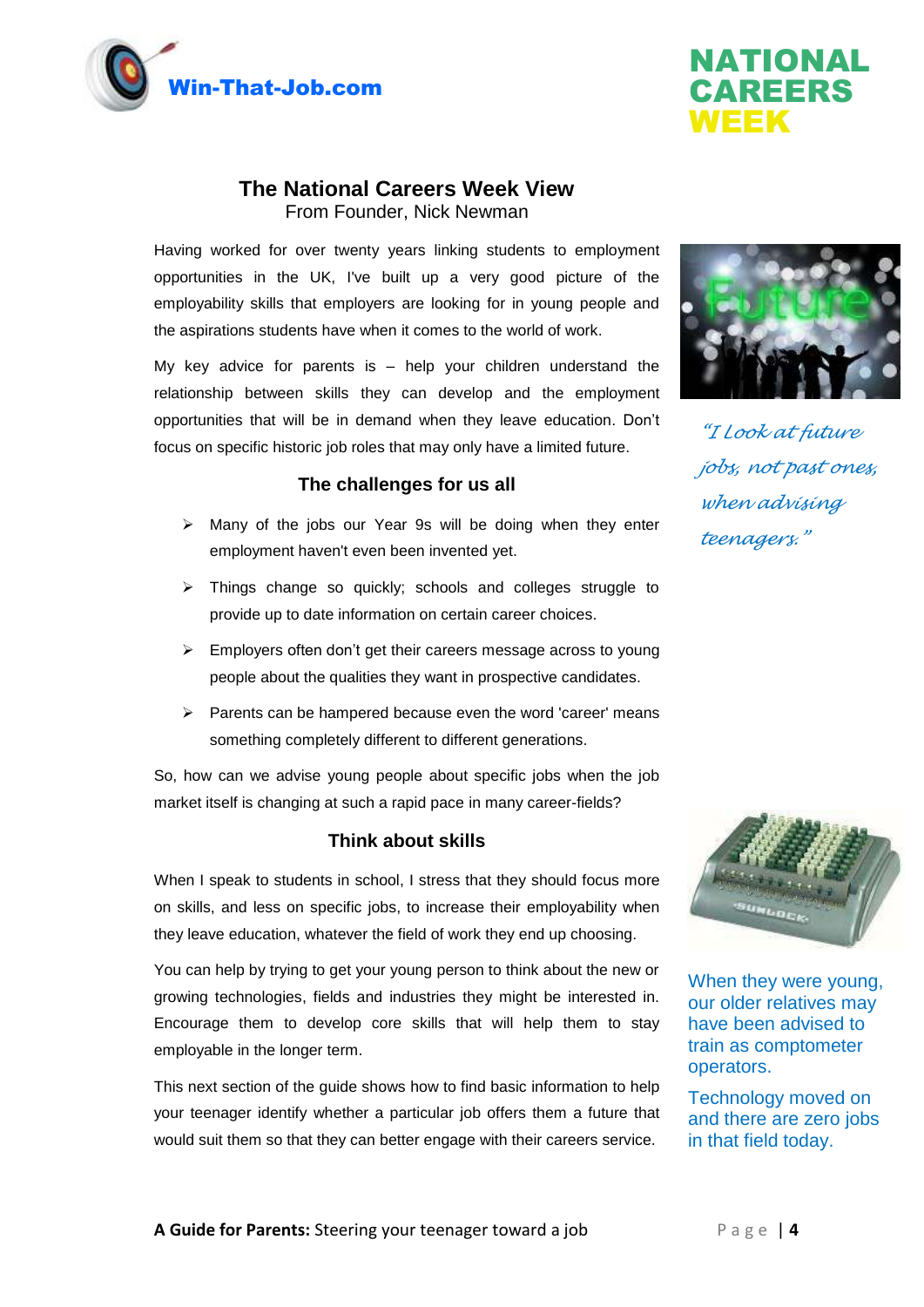

### **Step 2 – Get basic-level information**

Once your teenager has a job or career direction in mind, your next step is to help them get an insight into the work they would be doing. If they really can see themselves in that field, confidence and enthusiasm will build and they'll know the right questions to ask of their careers services.

#### **Help them find out what's actually involved in job**

It will help them to get an insight if they ask questions like:

- $\triangleright$  What does the work involve?
- $\triangleright$  What's a typical day, week or month like?
- $\triangleright$  How does the work change over time?
- ➢ What are the prospects for training and development?
- ➢ What are the different routes into the profession?

#### **Guide them to the information**

Ideally, they need to ask those questions and find information for themselves, but it's likely you'll need to at least start them off.

- $\checkmark$  Talk to friends and contacts, or use social media. Try to get in touch with someone who works in that job or industry. Ask if they'll answer a few questions – most people will do so gladly.
- $\checkmark$  Preferably make the introduction and get your teenager to talk to them. If that's a problem, you can do it and pass on a summary.
- $\checkmark$  Browse online links that relate to their choice and pass across the ones that are clear and provide good overview information.
- ✓ Cut and paste key summary information into a one or two page summary document, to act as a focus and reminder for them.
- $\checkmark$  Use a light touch. Advice is best received and has lasting impact when it's asked for. Work hard at not imposing your views.

#### **Can they see themselves in that job or career?**

Once your teenager has a view of what the job involves, their enthusiasm will either develop or die. If they're following a direction they feel strongly about, use their motivation to get them engaged with the careers service.

If it's not for them, go back to step one and help find a stronger interest.

*"Find out what you like doing best and then get someone to pay you for doing it."* Katherine Whitehorn,

**STEP 2** 

Journalist & writer



*"Get in touch with someone who works in that job or industry. Most will gladly answer questions."*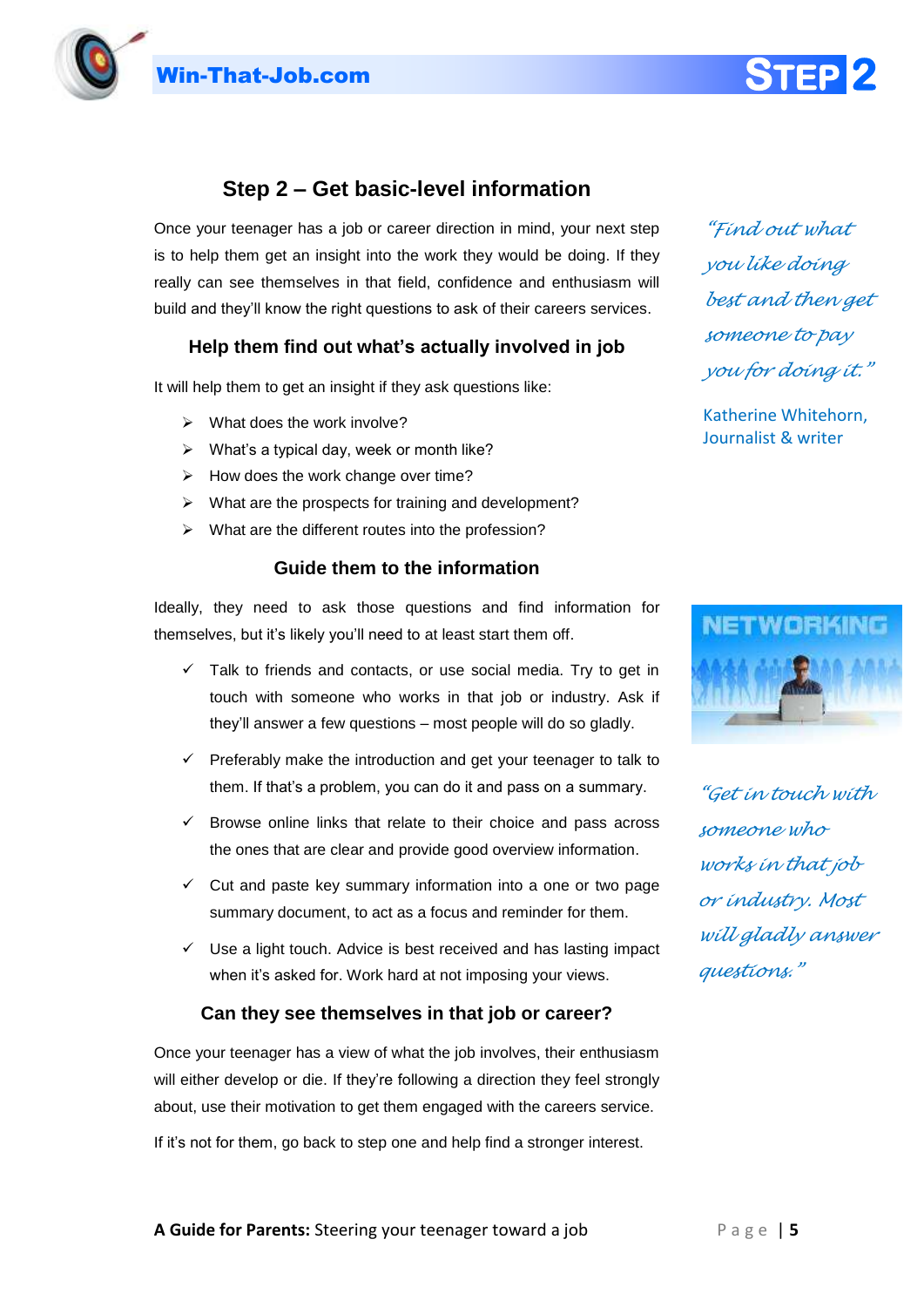

### **Step 3 – Seek professional advice**

Now that your teenager has hardened up on possible job or career choices, it's time to make sure they get more detailed information.

#### **Make a careers guidance review appointment at school**

This should be an individual meeting between the school's careers advisor and your teenager. It will be more valuable if they go in knowing what job or career they are interested in and have some questions to ask.

- ➢ What job options are there, within their career choice? For example, within nursing there are several specialisations.
- ➢ What further education or training options are open for them?
- ➢ Who are typical employers and at what stage should they apply?
- $\triangleright$  Meanwhile, what's the best way to improve their employability?
- $\triangleright$  Is there help available to prepare for applications and interviews?

They should be able to come out with, or subsequently receive, hard information on their job or career choice that's detailed and up to date.

#### **Help them to prepare beforehand**

It helps if they're ready for an open discussion, and can talk about their:

- $\checkmark$  aptitudes, e.g. do they communicate well, have team-skills, etc.?
- $\checkmark$  personal qualities, e.g. are they outgoing, well-organised, etc.?
- likes and dislikes, in terms of activities, subjects, interests, etc.
- ideas and plans for the longer-term future of their lives;
- personal barriers, such as health, fitness, etc.

#### **Jointly pull together an action plan**

This should outline the key milestones, timescales and actions that they should now take. It might include things like: exam study: registering for courses; contacting employers; reviewing employability skills; getting work experience; sending applications and preparing for interviews.

Plans don't need to be overly detailed or rigid. Even a loose plan shows them that their choice is realistic and is therefore achievable.



**STEP 3** 

*"Meeting their careers advisor will be more valuable if they have some questions to ask."*

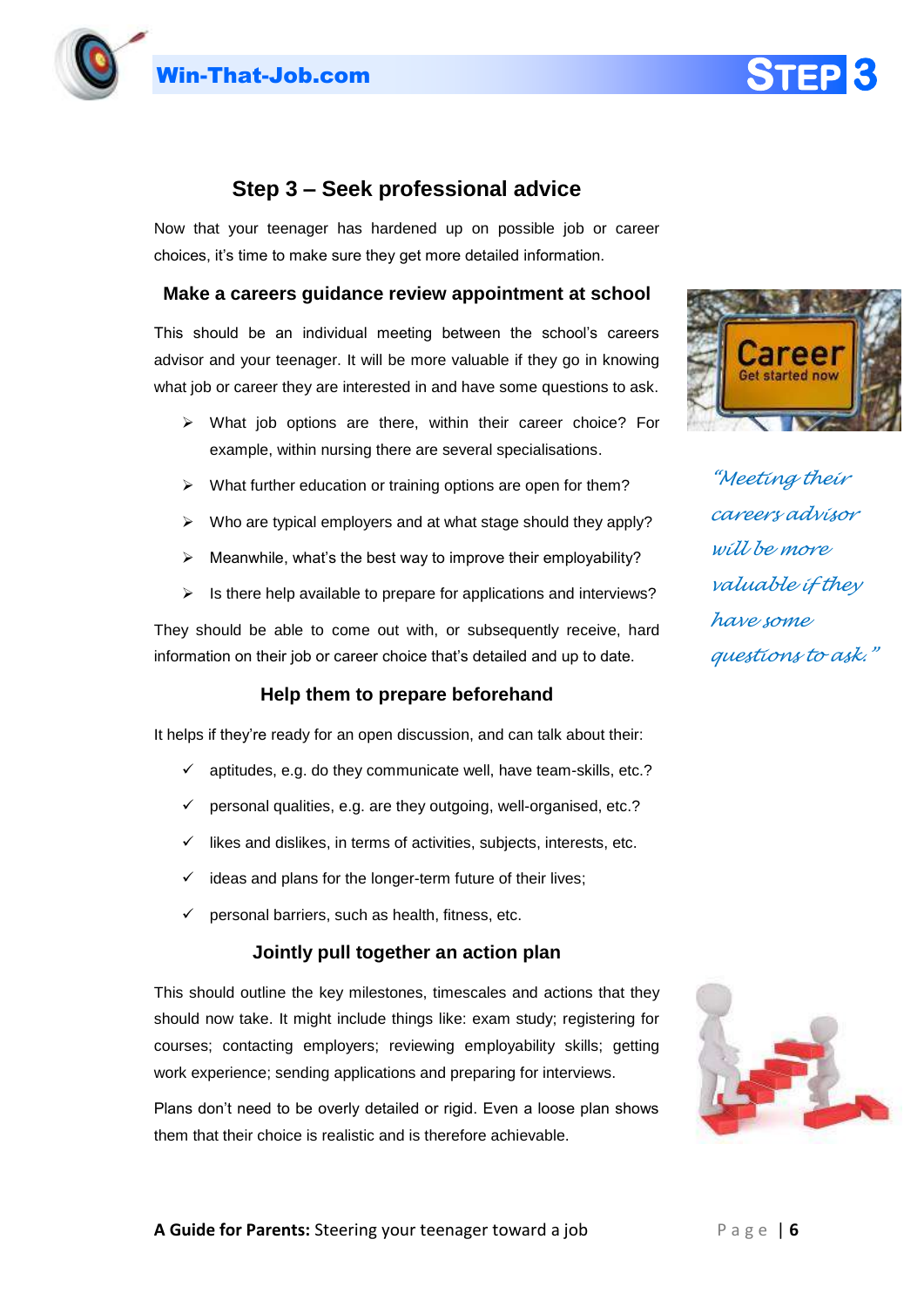

### **An Employer's View**

From Stephen Chambers, Resourcing Delivery Manager

We're a major retail organisation with a much wider range of career opportunities than just the customer service roles you commonly see. That gives our partners the ability to take ownership of their future career.

Being near the end of a period of education and not sure what to do next can be a tough time for any young person. We've all been there. They'll feel the pressure of being a young adult and think they ought to have some idea of a career path to take, but can't imagine what they might do for the next 40 years. However, a few things will ring true for them. You know they'll want a fulfilling role, which can play a part in shaping their future career, with a company whose values match their own.

### **At The Application Stage …**

Even with limited work experience to date, all young people have to do to showcase their qualities is show us they've got the drive to succeed and we'll aim to get them on the right path to an exciting future. They should:

- $\checkmark$  understand a role they're applying for and research our business;
- ✓ know what *they* would expect from a great customer experience;
- $\checkmark$  ensure their CV / application captures their appealing qualities;
- $\checkmark$  give online tests their full attention and concentration.

#### **At The Interview Stage …**

Interviews can include a group assessment, daunting for some, but the best advice for young people is to smile, enjoy the day and remember that we want them to succeed. They should be themselves, we look for authenticity and originality. To show they're enthusiastic, they can:

- $\checkmark$  make an active contribution during the assessment;
- $\checkmark$  be able to give evidence of their strengths and weaknesses;
- $\checkmark$  listen well to questions asked and use the STAR technique;
- $\checkmark$  not worry if one question goes badly, focus on the next one;
- $\checkmark$  get to know the people they could potentially be working with.

Retail is exciting and fast-moving. The work builds both confidence and experience and it can make a great start for a life-long career path.



John Lewis Partnership John Lewis Waitrose

*"In retail, career opportunities can be wider than the shop-floor."*

Customer service Administration **Merchandising** Human resources Marketing Accounting Legal services **Distribution** Stock control IT management Store design

*"Smile and be enthusiastic. Remember, we want you to succeed."*

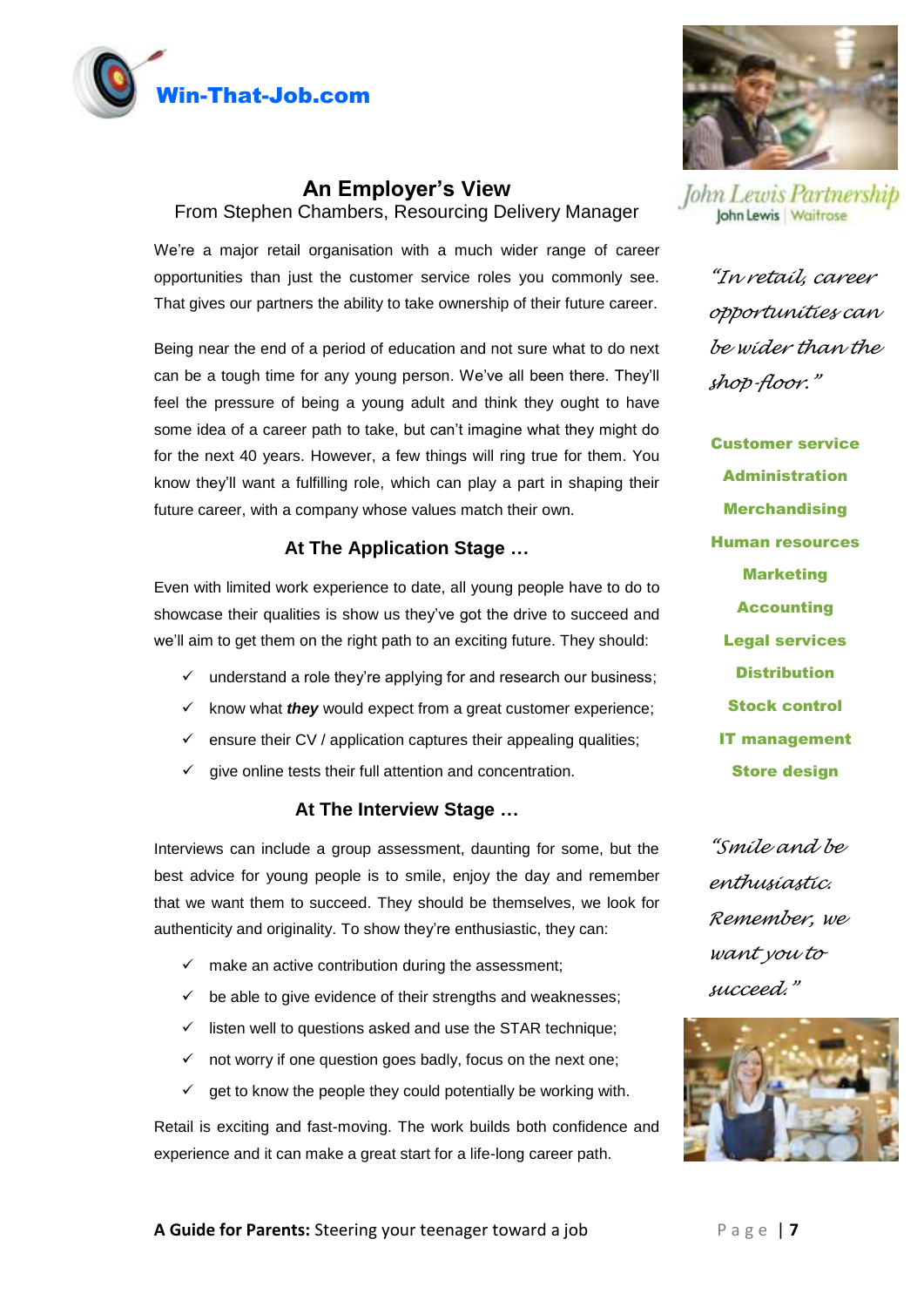



These are the abilities people need to function well at work. Whilst work experience helps, it's not essential. Skills come from many areas of life.

#### **The skills employers look for**

The list on the right shows common employability skills, but certain professions and different employers will have their own preferences. Find out what they are so your teenager can plan to show the relevant ones.

#### **An example of an employability skill**

An employer might value the ability to work as part of team. Everyone can do that, but how well a candidate might perform is important. Some people may be supportive, but others are loners, domineering, or selfish.

Those characteristics will affect how people behave in a teamwork situation. In turn, that can affect the performance of a whole team and its ability to get a project completed. It's important to recognise that, say, people who prefer to work alone, are not doomed. They might be better suited to another job – perhaps research, or programming or journalism.

#### **Where to look for employability skills**

An employer will look for evidence of particular abilities, so if leadership is important, help your teenager find simple examples from their past. Keep things in proportion – no-one expects a teenager to have formed, funded and led an Everest expedition at their stage of development.

Look widely at hobbies, interests, personal activities, sports, projects (personal or school), as well as any part-time, holiday or voluntary work.

Something as simple as joining with a group of friends on a sponsored work-out to raise money for a charity can probably be used to show evidence of initiative, organisation, teamwork, tenacity and people skills.

Whilst, say, being a member of a chess club supports having analytical skills, any work helping to run or organise events shows even more skills.

#### **Remember the 'skill' part**

Experience is one thing, a skill comes from being good at it. To make a real impact, aim to show not just examples of activities undertaken, but also challenges faced, how they were overcome and the positive results.

*"A skill is the ability to do some something well, but find out which skills are valued."*

**STEP 4** 



**Adaptability** Analytical skills Communication Decision making **Flexibility Initiative** Innovation IT skills Leadership **Literacy** Negotiation **Networking** Numeracy skills **Organisation** Problem solving Research Teamwork Time management

**A Guide for Parents:** Steering your teenager toward a job P a g e | 8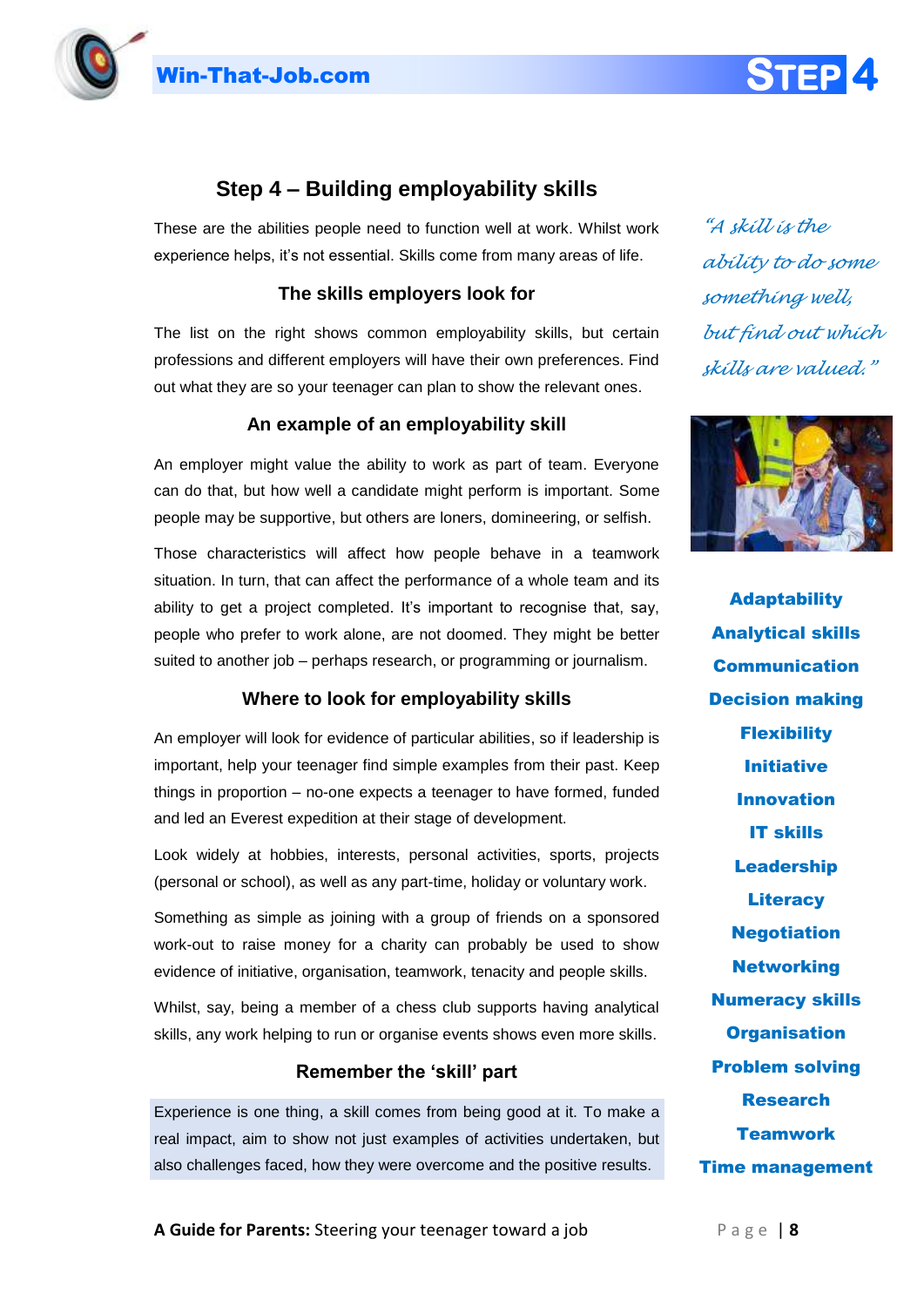

**The view of a careers coach** From Win-That-Job.com Founder, Jon Gregory

It's one thing to have found a job, a career or an industry that a teenager feels enthusiastic about and is qualified to work in, it's then quite another to actually win through at the application and interview stages. It can be a slog, with knock-backs along the way, and they can become discouraged.

Working with young people, I've found that it's vital to help them learn from the experience, adapt and keep following the road they've chosen. Parents can provide a much-needed sense of perspective by showing that there are always more opportunities, it's just a case of finding them.

For any job, there'll always be more than one applicant so rejection is a fact of life. However, there are several ways to help them improve their odds of winning from less than 1 in 100, to perhaps better than 1 in 5.

#### **It's a numbers game**

Target the jobs they CAN win. If they're under-qualified, suggest they don't apply, encourage them to get what's needed first. Alternatively, help them find a more entry-level job and plan to work their way up over time.

Learn from the rejections. There's always a reason, so plan to improve.

#### **Preparation wins jobs, not qualifications**

Obviously they count, but every applicant is likely to tick all of the requirements. Otherwise, why apply? Employers look for enthusiasm, genuine interest in the job opportunity and some indication of potential.

Teenagers can shine if parents help them do some basic research on the company, prepare before application and rehearse before an interview.

#### **Believe it's possible**

Most young people undervalue themselves, not realising the useful capabilities they have that can prove attractive to employers. Parents can make a huge difference to the employability of their teenager by helping them to realise that, not only do they have useful skills and experience already, companies recruit young people based more on their potential.

Realisation of those can give their confidence a much-needed boost, and that shines through, both on applications and at the interview stage.

*"Most young people undervalue themselves, and don't realise they're attractive to employers."*



*"Teenagers can shine if their parents help them research, prepare and rehearse."*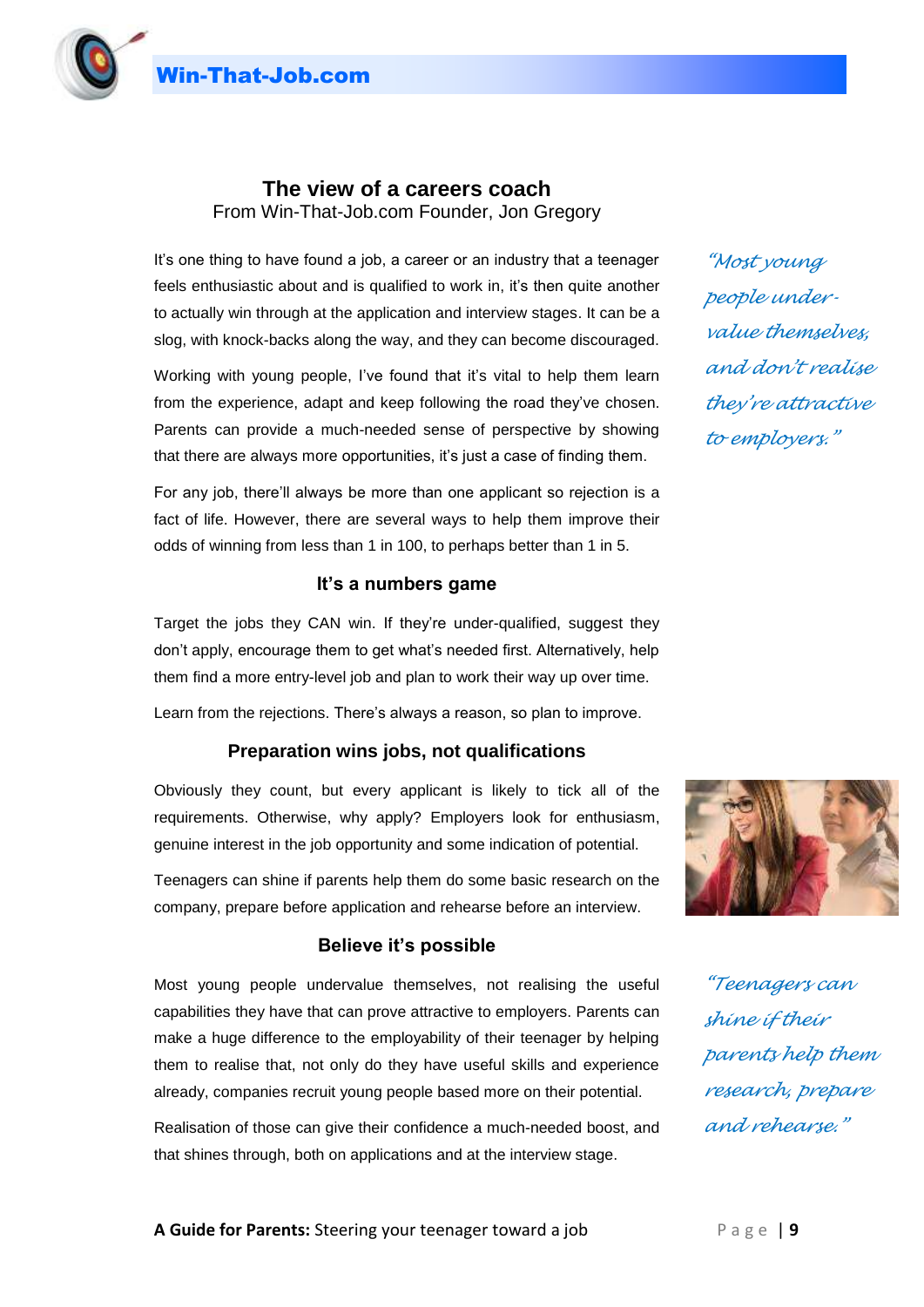

### **Step 5 – Steering a job-search**

Whether your teenager is searching for a full-time job, an apprenticeship, a period of work experience, an internship or just part-time work to build some employability skills, the steps will be the same. Searching for opportunities, enquiring about them, applying and being interviewed will all be more successful with a systematic approach and ongoing practice.

#### **Help them to make searching a daily habit**

Young people often don't know where to start, so work together with your son or daughter, each of you doing something different, to ease them in.

- ✓ **Browse, look for job ads** and also register for email updates.
- ✓ **Talk to personal contacts,** ask for referrals. Do this 'personally', don't just blast out generic emails, texts and social media posts.
- ✓ **Contact companies** not yet advertising, ask about opportunities. This is surprisingly effective as proactive people are valued.
- ✓ **Use social media,** ask people already doing the job that your teenager wants how they got it. Ask whether they have any tips on applying and any idea of where to look and who to talk to.

#### **Help them to prepare before submitting applications**

An application, or requested CV, needs to not only show academic qualifications, but should demonstrate the qualities and strengths that are required for the position, within that particular company and industry.

- ➢ Above all, explicitly tick all of the main requirements boxes.
- ➢ Tailor the rest of the CV / application to the specific opportunity.
- $\triangleright$  Use the job description to identify the strengths to demonstrate.
- ➢ Present experiences that show initiative and achievements.
- $\triangleright$  Include examples of the key employability skills required.
- ➢ Make sure that genuine interest and enthusiasm shine through.

#### **Always follow up**

- People are busy, get into the habit of politely chasing them up.
- Maintain contacts, because things may arise in the future.
- Don't take rejection personally and always ask for feedback.



**STEP 5** 

*"Above all, explicitly tick all of the main requirements boxes."*

*"Make sure they tailor CVs and applications to the specific opportunity."*



**A Guide for Parents:** Steering your teenager toward a job P a g e | 10

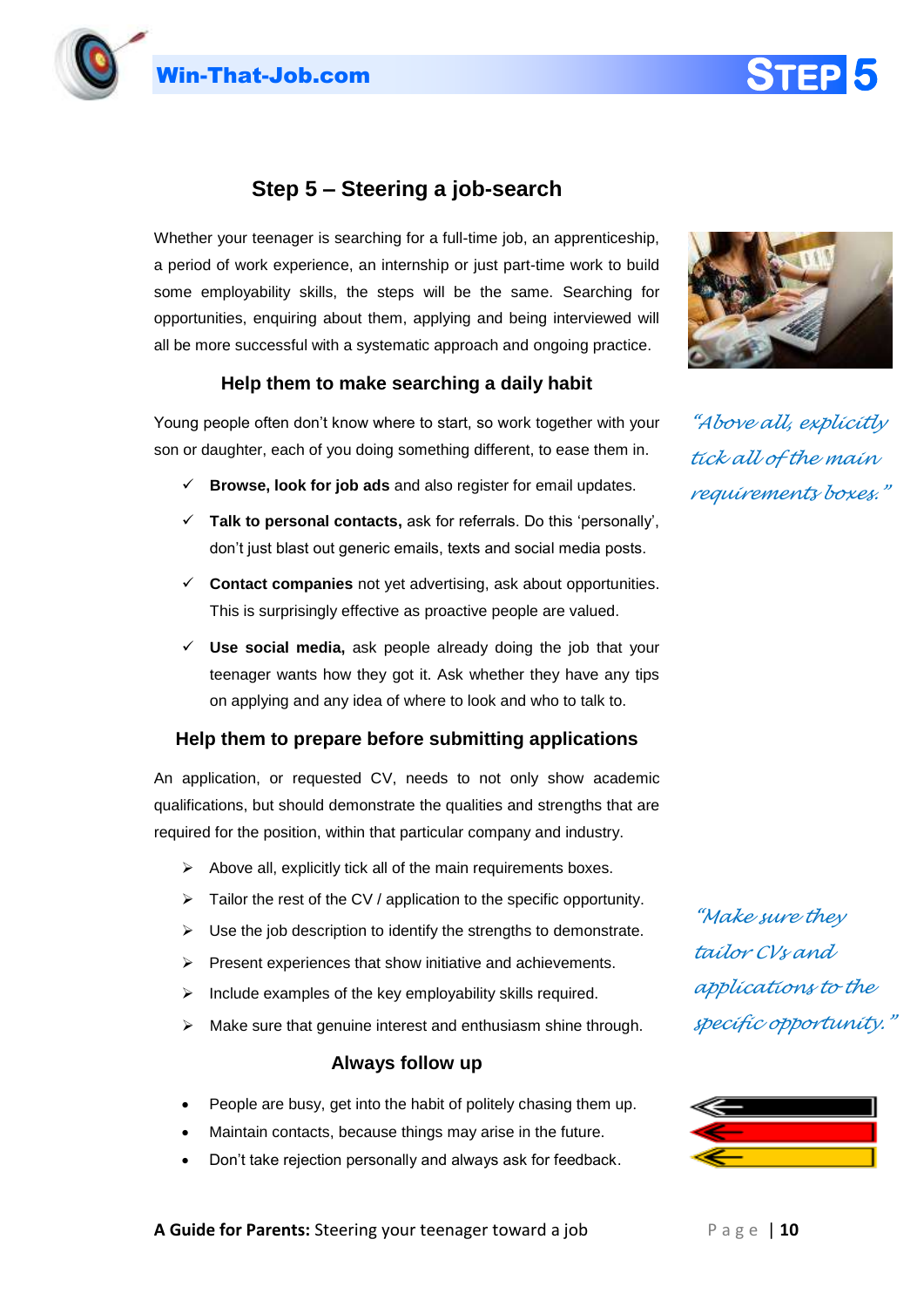

### **Step 6 – Preparing for interviews**

When your teenager is invited for an interview, there are three things that will make a massive difference to their prospects of being the one to get that all important job offer or scheme place – **Research**, **Preparation** and **Rehearsal**. If you steer them through the following steps, their confidence will be higher and they'll perform much better with less stress on the day.

#### **Research**

- Re-read the job ad and description to note every requirement.
- Find out how the interview will run on the day and who'll be there.
- Browse the company, its products, its latest news and its people.
- Browse what's involved in doing the job and in training for it.
- Find out what challenges and opportunities the company faces.

#### **Preparation**

- $\triangleright$  Summarise why you think you're a good choice for this job.
- List questions that you think are likely to be asked.
- Handwrite answers, as you'd be likely to speak them.
- ➢ Practise speaking those answers aloud to yourself.
- ➢ Prepare your own questions to ask at the end of the interview.

#### **Rehearsal**

- $\checkmark$  Run a mock interview, using the questions you prepared.
- ✓ Practise entering a room, handshakes, your smile, eye contact.
- $\checkmark$  Do a dry run to the location for familiarity and to avoid risk.
- $\checkmark$  Plan and organise all clothes and materials the day before.

If they follow even the basics of the above, you'll probably help them to perform better than at least 80% of the people who will also be interviewed. There are no guarantees for any one interview as things can be close, but the above routine and experience will cut the number they ultimately have to go through before winning that job.



**STEP 6** 

*"Help them prepare and they'll perform better than at least 80% of the other applicants."*